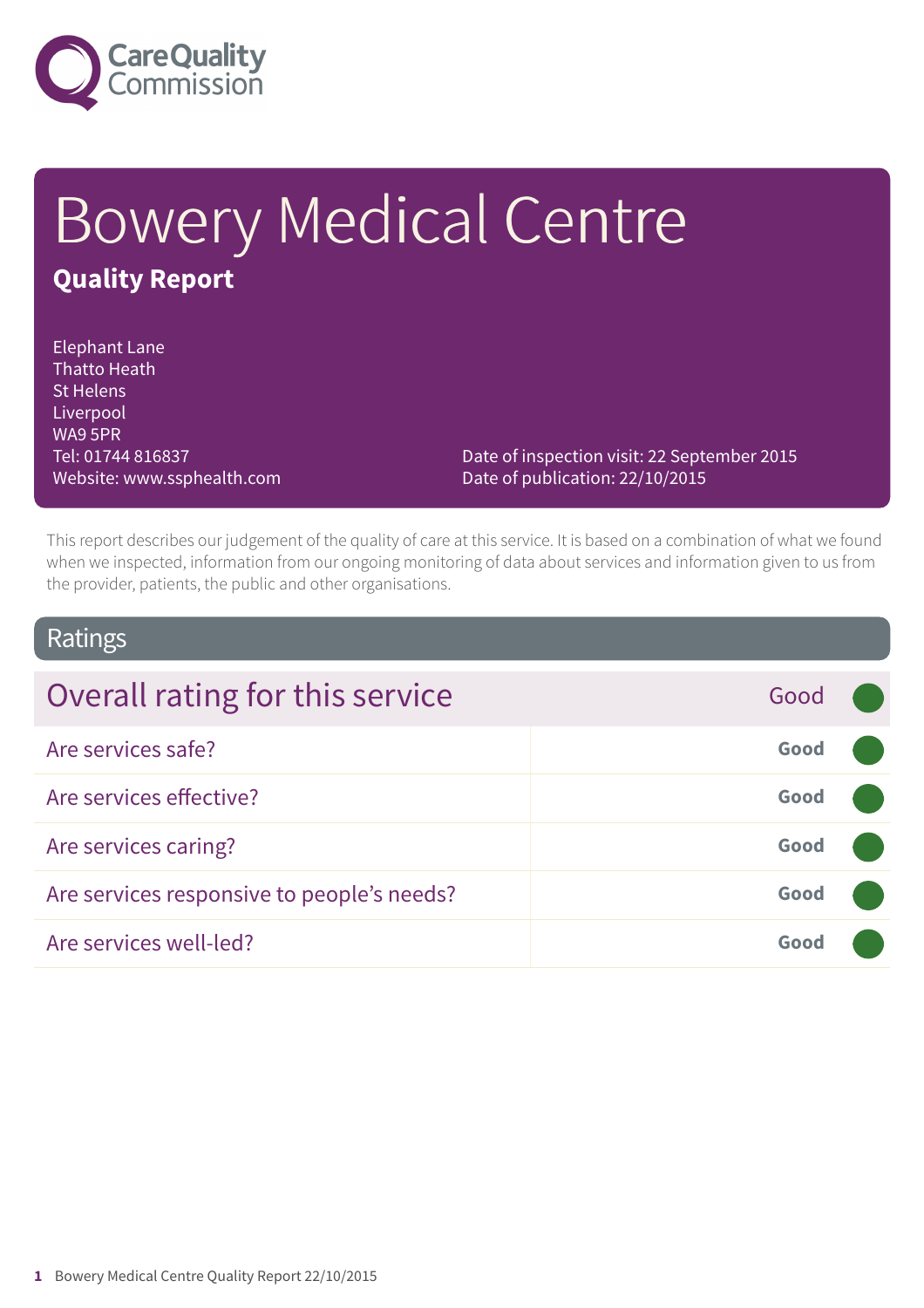# Summary of findings

### **Contents**

| Summary of this inspection                  | Page           |
|---------------------------------------------|----------------|
| Overall summary                             | $\overline{2}$ |
| The five questions we ask and what we found | 3              |
| The six population groups and what we found | 5              |
| What people who use the service say         | $\overline{7}$ |
| Detailed findings from this inspection      |                |
| Our inspection team                         | 8              |
| Background to Bowery Medical Centre         | 8              |
| Why we carried out this inspection          | 8              |
| How we carried out this inspection          | 8              |
| Detailed findings                           | 10             |

### Overall summary

#### **Letter from the Chief Inspector of General Practice**

We carried out an announced comprehensive inspection at Bowery Medical Centre on 22 September 2015.

Overall the practice is rated good.

Our key findings across all the areas we inspected were as follows:

- The practice was clean and had good facilities including disabled access and facilities.
- There were systems in place to mitigate safety risks including analysing significant events and safeguarding. The practice was clean and tidy. The practice used a pharmacy advisor to ensure the practice was prescribing in line with current guidelines.
- Information about services and how to complain was available. The practice sought patient views about improvements that could be made to the service, including having a patient participation group (PPG) and acted on feedback.
- Staff worked well together as a team and all felt supported to carry out their roles.

There were areas of outstanding practice including:

- There was a named member of staff who was the Cancer Care Champion who telephoned all newly diagnosed cancer patients to ensure they were receiving the support required.
- The practice provided a self- funded monitoring system for patients with heart problems which had reduced referrals to other services.
- The practice had initiated an acute visiting service system that was subsequently adopted by the CCG.

However the provider should consider improving the service by:-

- Making patients aware of the names of GPs available each day by displaying notices in the waiting room/ reception area and have information available on the website.
- Ensuring that patients can hear which rooms they are being called to and also signpost the rooms to avoid patient confusion.

### **Professor Steve Field (CBE FRCP FFPH FRCGP)**

Chief Inspector of General Practice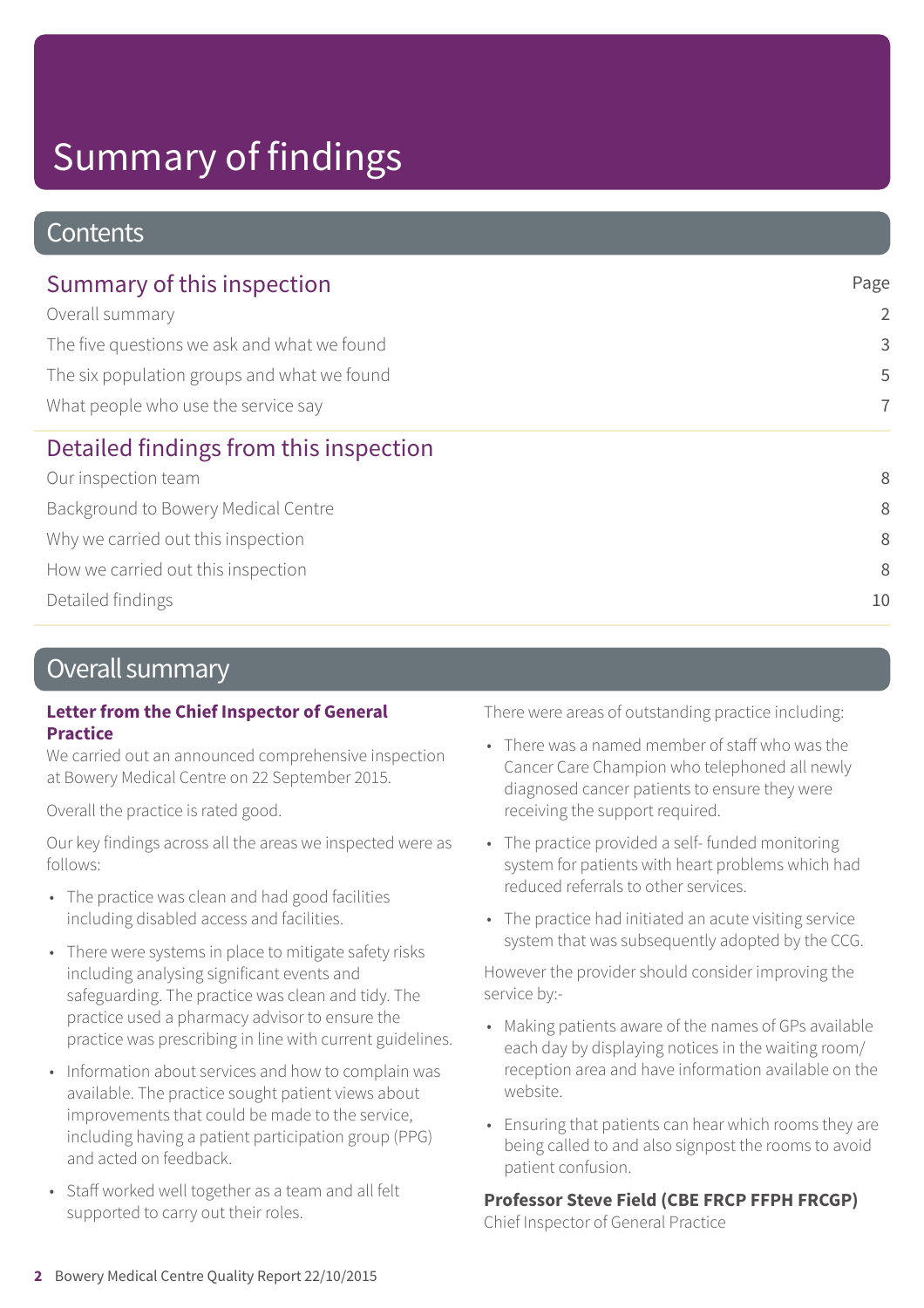| The five questions we ask and what we found                                                                                                                                                                                                                                                                                                                                                                                                                                                                                                                                                |      |
|--------------------------------------------------------------------------------------------------------------------------------------------------------------------------------------------------------------------------------------------------------------------------------------------------------------------------------------------------------------------------------------------------------------------------------------------------------------------------------------------------------------------------------------------------------------------------------------------|------|
| We always ask the following five questions of services.                                                                                                                                                                                                                                                                                                                                                                                                                                                                                                                                    |      |
| Are services safe?<br>The practice is rated good for providing safe services. The practice<br>was able to provide evidence of a good track record for monitoring<br>safety issues. The practice took the opportunity to learn from<br>incidents, to support improvement. There were systems, processes<br>and practices in place that were essential to keep people safe<br>including infection control, medicines management and<br>safeguarding.                                                                                                                                         | Good |
| <b>Are services effective?</b><br>The practice is rated good for providing effective services. Patients'<br>needs were assessed and care was planned and delivered in line<br>with current legislation. Staff referred to guidance from the National<br>Institute for Health and Care Excellence (NICE) and used it routinely.<br>Data showed patient outcomes were at or above national averages.<br>Staff worked with other health care teams and there were systems in<br>place to ensure information was appropriately shared. Staff had<br>received training relevant to their roles. | Good |
| <b>Are services caring?</b><br>The practice is rated good for providing caring services. Patients'<br>views gathered at inspection demonstrated they were treated with<br>compassion, dignity and respect and they were involved in decisions<br>about their care and treatment. We also saw that staff treated<br>patients with kindness and respect.                                                                                                                                                                                                                                     | Good |
| Are services responsive to people's needs?<br>The practice is rated good for providing responsive services. It acted<br>on suggestions for improvements from feedback from the patient<br>participation group (PPG). The practice reviewed the needs of its<br>local population and engaged with the Clinical Commissioning<br>Group (CCG) to secure service improvements where these had been<br>identified.<br>Information about how to complain was available. Learning from<br>complaints was shared with staff.                                                                       | Good |
| <b>Are services well-led?</b><br>The practice is rated good for being well-led. There were systems in<br>place to monitor and improve quality and identify risk. The practice<br>proactively sought feedback from staff and patients and had an                                                                                                                                                                                                                                                                                                                                            | Good |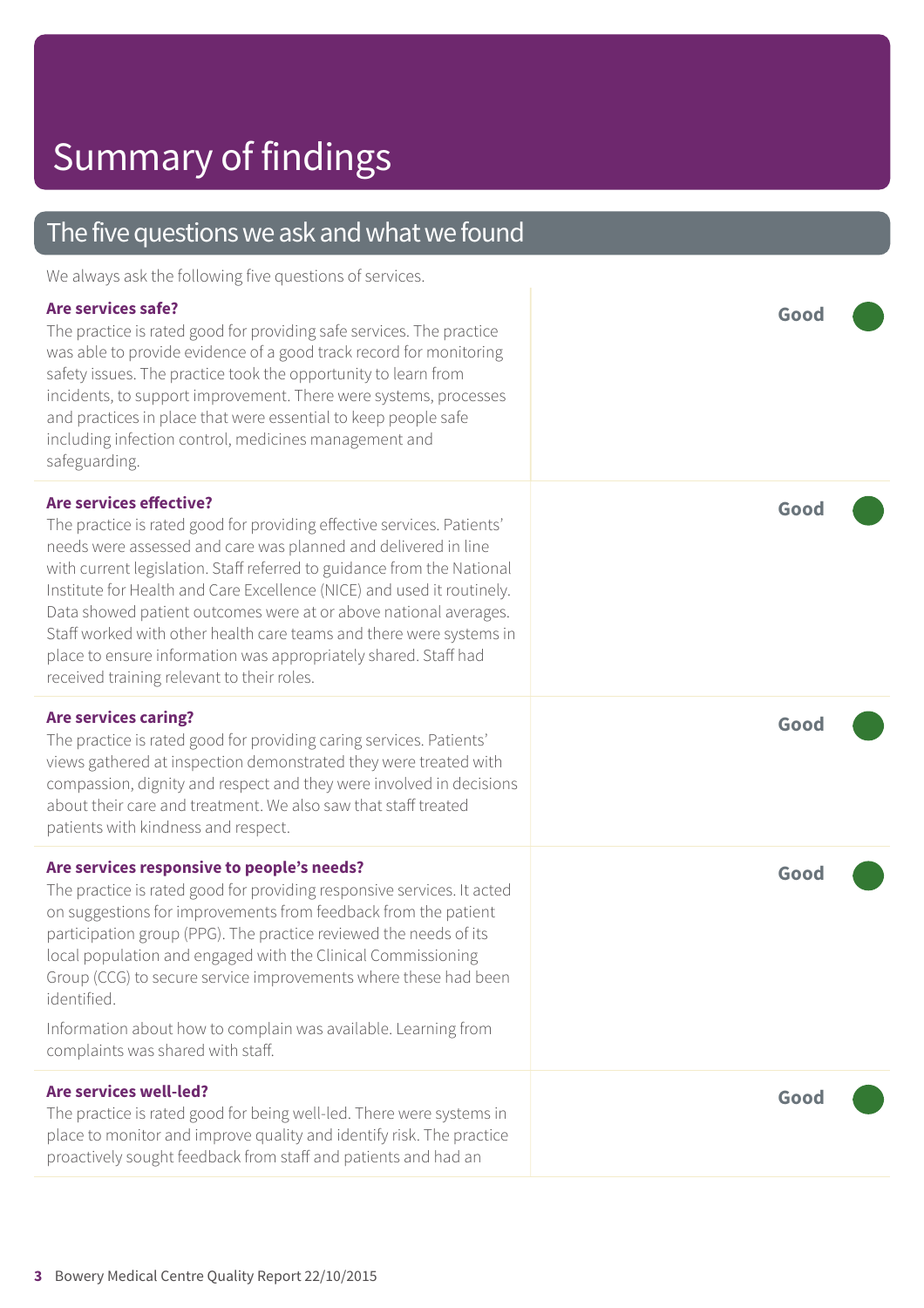## Summary of findings

active patient participation group (PPG). Staff had received inductions and attended staff meetings and events. There was a high level of constructive engagement with staff and a high level of staff satisfaction.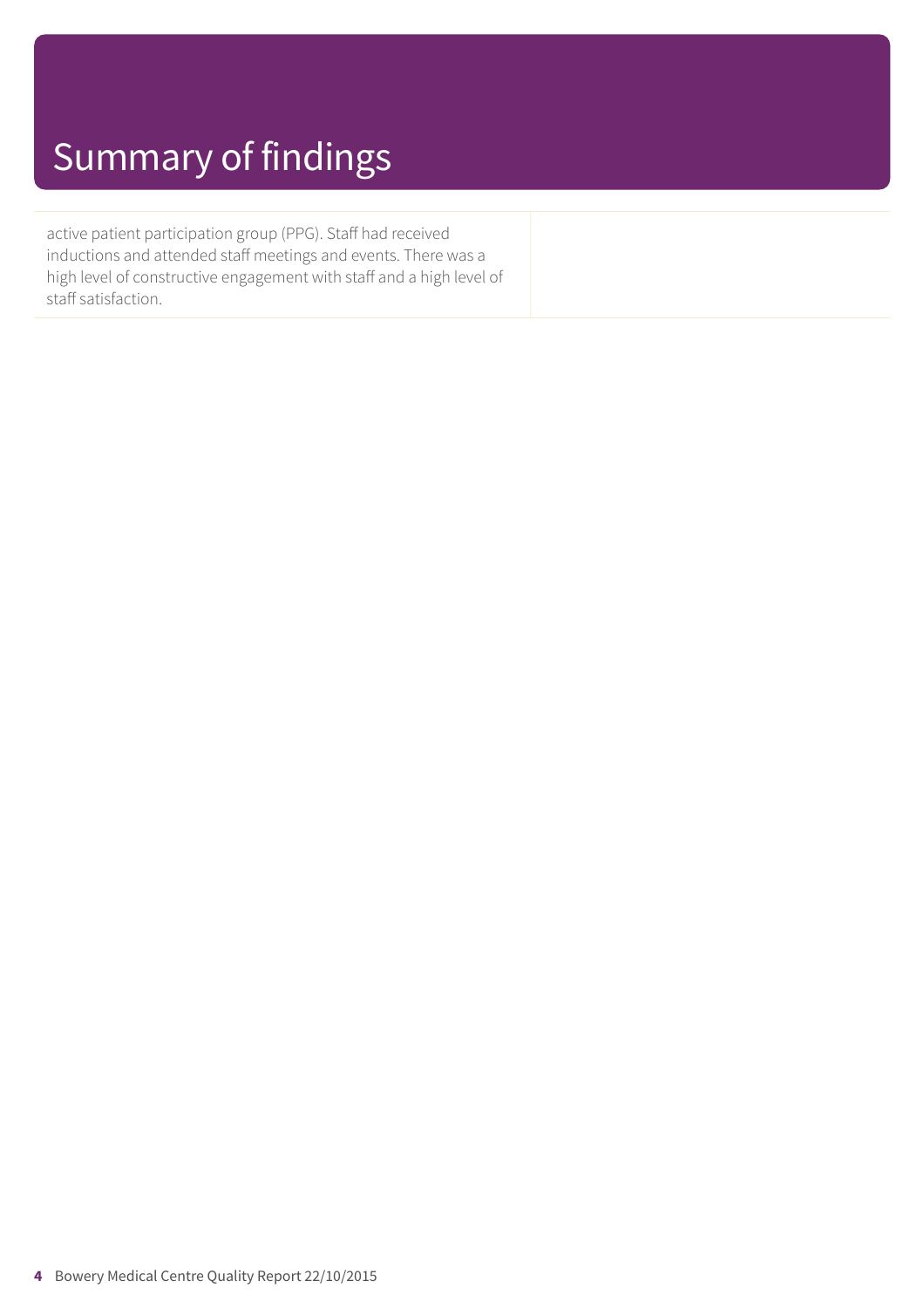### The six population groups and what we found

We always inspect the quality of care for these six population groups.

#### **Older people** The practice is rated good for providing services for older people. The practice offered proactive, personalised care to meet the needs of the older people in its population and offered home visits and nursing home visits. The practice participated in meetings with other healthcare professionals to discuss any concerns. There was a named GP for patients over the age of 75 years and the practice worked with the local falls team for the frail **Good ––– People with long term conditions** The practice is rated good for providing services for people with long term conditions. These patients had a six monthly or annual review with either the GP and/or the nurse to check their health and medication. The practice had registers in place for several long term conditions including diabetes and asthma. The practice had adopted a holistic approach to patient care rather than making separate appointments for each medical condition. The practice offered appointments with the practice nurse for up to an hour to ensure patients with multiple needs were seen. The practice also took part in a tele- medicine system which assisted the practice to monitor heart problems. **Good ––– Families, children and young people** The practice is rated good for providing services for families, children and young people. There were systems in place to identify and follow up children living in disadvantaged circumstances and who were at risk, for example, children and young people who had a high number of A&E attendances. The practice regularly liaised with health visitors. Immunisation rates were high for all standard childhood immunisations. The practice had developed an 'Access for Children' policy to ensure that all children under five could be seen on the same day if required. **Good ––– Working age people (including those recently retired and students)** The practice is rated good for providing services for working age people. The needs of this population group had been identified and the practice had adjusted the services it offered to ensure these **Good –––**

consultations to reduce time off work.

were accessible. For example, the practice offered online appointment bookings. The practice also offered telephone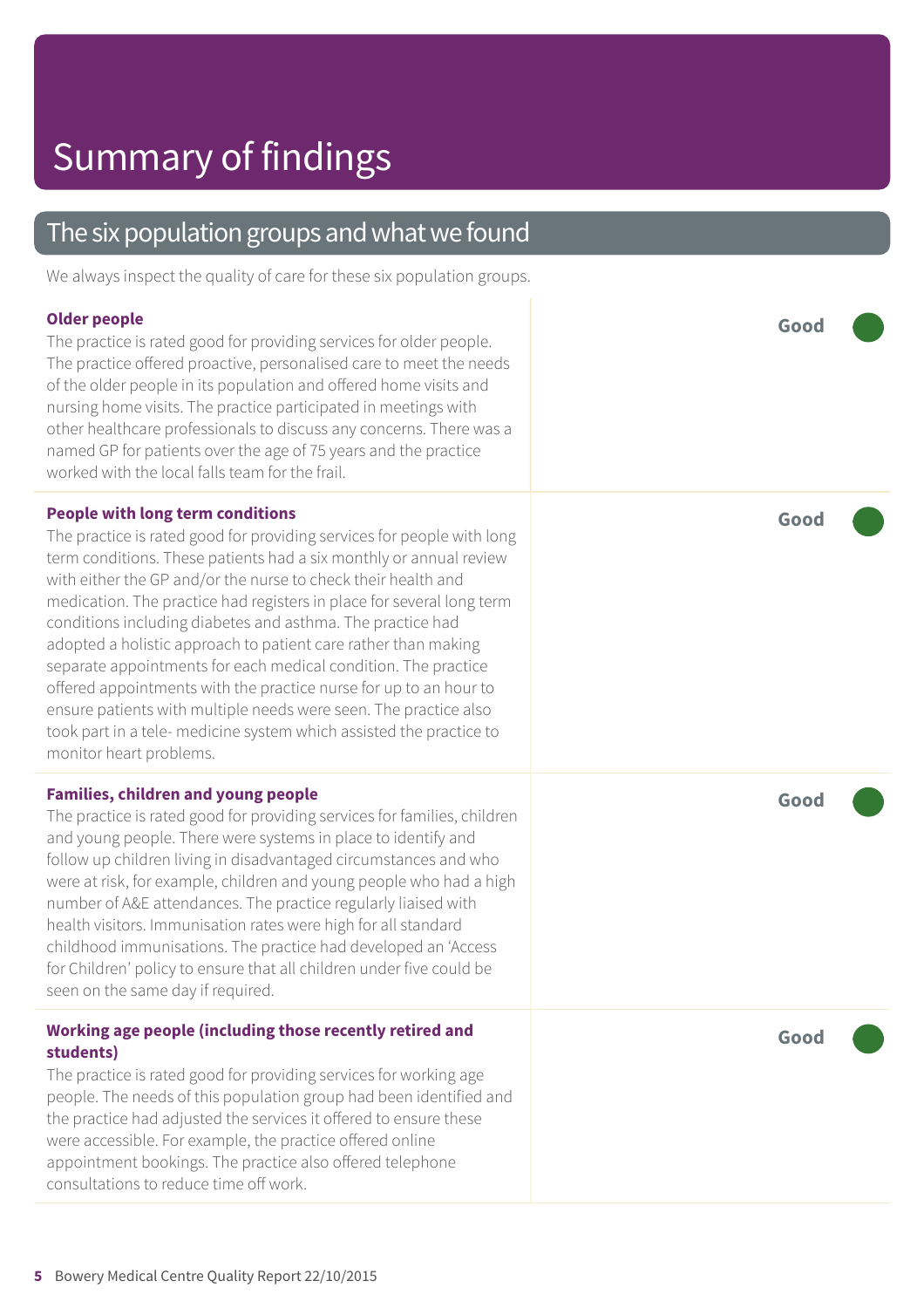# Summary of findings

| People whose circumstances may make them vulnerable<br>The practice is rated good for providing services for people whose<br>circumstances make them vulnerable. The practice held a register of<br>patients living in vulnerable circumstances including those with a<br>learning disability. It had carried out annual health checks and<br>longer appointments were available for people with a learning<br>disability. Staff had received safeguarding training.                                                                                             | Good |
|------------------------------------------------------------------------------------------------------------------------------------------------------------------------------------------------------------------------------------------------------------------------------------------------------------------------------------------------------------------------------------------------------------------------------------------------------------------------------------------------------------------------------------------------------------------|------|
| People experiencing poor mental health (including people<br>with dementia)<br>The practice is rated good for providing services for patients<br>experiencing poor mental health. Patients experiencing poor mental<br>health received an invitation for an annual physical health check.<br>Those few that did not attend had alerts placed on their records so<br>they could be reviewed opportunistically. Mental Capacity Act<br>training was available to all staff and SSP Health Ltd had also<br>disseminated information regarding Deprivation of Liberty | Good |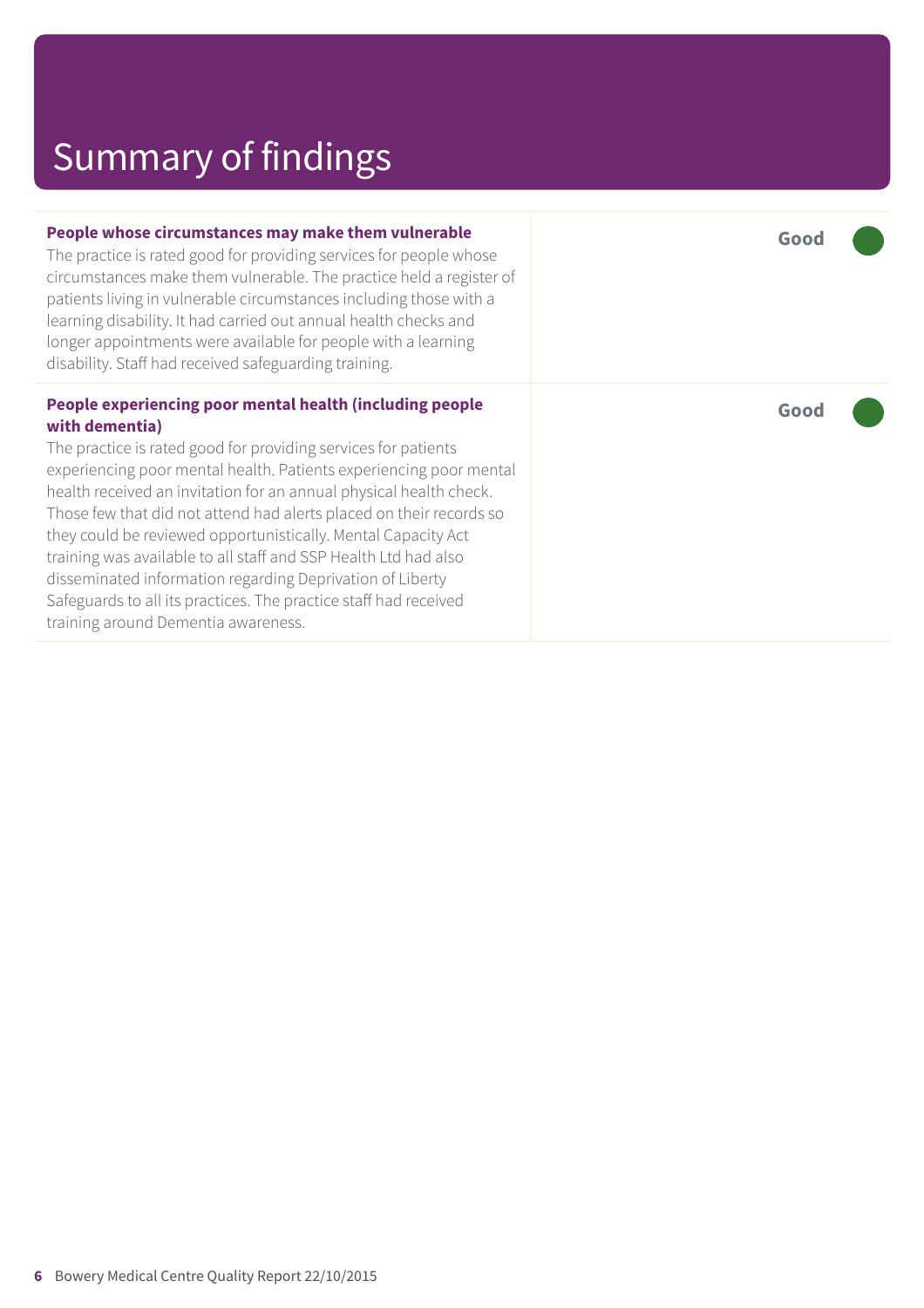### What people who use the service say

Results from the National GP Patient Survey July 2015 (from 122 responses which is equivalent to 3.1% of the patient list) demonstrated that the practice was performing in line with local and national averages. However; results indicated the practice could perform better in certain aspects of care, for example:

- 27% of respondents with a preferred GP said they were able to see or speak to that GP compared with a CCG average of 59% and national average of 60%.
- 73% of respondents said the last GP they saw or spoke to was good at giving them enough time compared with a CCG average of 89% and national average of 87%.
- 71% of respondents said the last GP they saw or spoke to was good at treating them with care and concern compared with a CCG average of 86% and national average of 85%.

The practice scored higher than average in terms of patients finding nurses helpful. For example:

• 91% of respondents said the last nurse they saw or spoke to was good at involving them in decisions about their care compared with a CCG average of 87% and national average of 85%.

• 93% of respondents said the last nurse they saw or spoke to was good at treating them with care and concern compared with a CCG average of 92% and national average of 90%.

As part of our inspection process, we asked for CQC comment cards to be completed by patients prior to our inspection. We received 21 comment cards (which is equivalent to 0.5% of the practice patient list size) all of which were positive about the standard of care received. However, four comment cards stated that there were issues trying to get an appointment if they worked normal office hours, waiting times and also feeling rushed at some appointments.

Results from the National GP Patient Survey showed that 63% of respondents would recommend this surgery to someone new to the area compared with a CCG average of 76% and national average of 78%. We reviewed the latest survey results from June to August 2015 for the Friends and Family test which is a NHS survey which asks if patients would recommend the service. The amount of returns was low and also mixed. For example, for August 2015, there were only four responses recorded. The comments were similar in nature to those we received.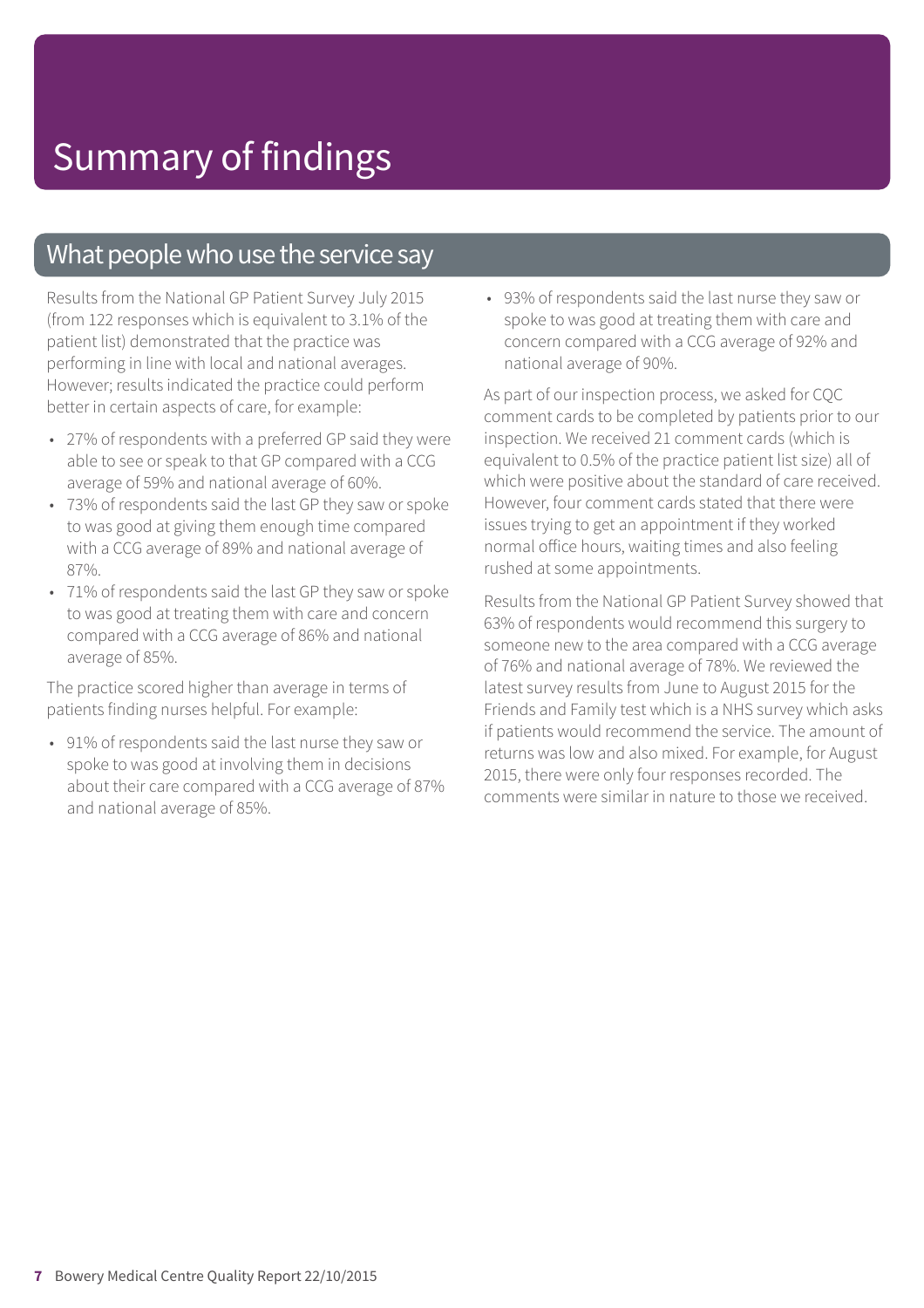

# Bowery Medical Centre **Detailed findings**

### Our inspection team

#### **Our inspection team was led by:**

a CQC Lead Inspector and included a GP specialist advisor and a practice manager specialist advisor.

### **Background to Bowery Medical Centre**

Bowery Medical Centre is a family surgery situated in a deprived area of Merseyside. The practice had been established since 1903. One of the partners at the practice had set up SSP Health Ltd who now managed the service. There were 3821 patients on the practice list at the time of our inspection and the majority of patients were of white British background.

The practice has two permanent GPs and also uses locum GPs. There is one practice nurse and an assistant practitioner. Members of clinical staff are supported by the practice manager, reception and administration staff.

The practice is open 8am to 6.30pm daily. There is protected practice learning time every Thursday when the staff are able to focus on practice issues and the doctor is available for advice and emergencies. Patients requiring a GP outside of normal working hours are advised to contact the GP out of hours service provided by St Helen's Rota.

The practice has a personal medical services contract (PMS) contract and had enhanced services contracts for example, childhood vaccinations.

### Why we carried out this inspection

We carried out a comprehensive inspection of the services under section 60 of the Health and Social Care Act 2008 as part of our regulatory functions. We carried out a planned inspection to check whether the provider was meeting the legal requirements and regulations associated with the Health and Social Care Act 2008 and to provide a rating for the services under the Care Act 2014.

### How we carried out this inspection

To get to the heart of patients' experiences of care and treatment, we always ask the following five questions:

- Is it safe?
- Is it effective?
- Is it caring?
- Is it responsive to people's needs?
- Is it well-led?

We also looked at how well services are provided for specific groups of people and what good care looks like for them. The population groups are:

- Older people
- People with long-term conditions
- Families, children and young people
- Working age people (including those recently retired and students)
- People whose circumstances may make them vulnerable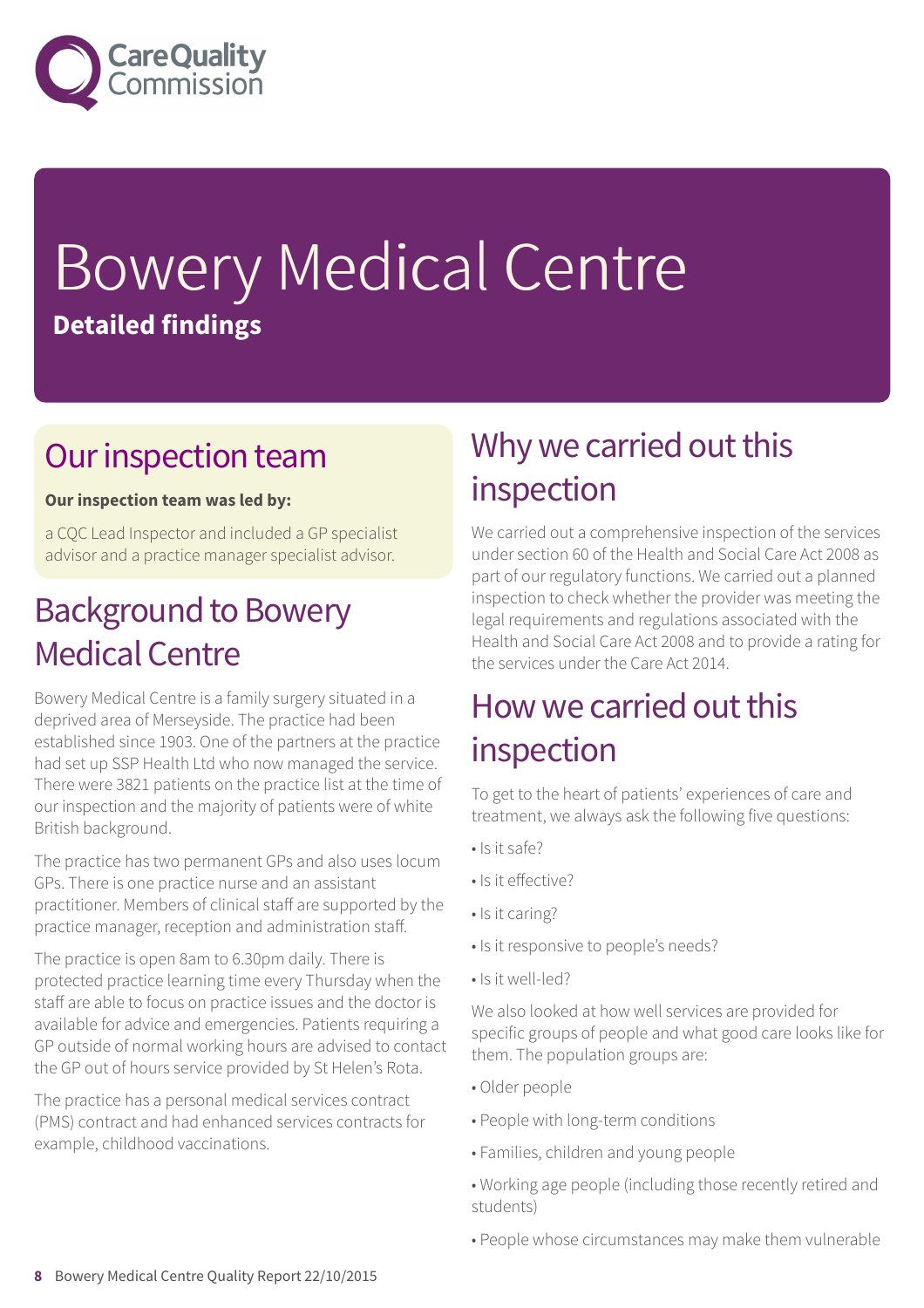# Detailed findings

• People experiencing poor mental health (including people with dementia)

The inspector :-

- Reviewed information available to us from other organisations e.g. NHS England.
- Reviewed information from CQC intelligent monitoring systems.
- Carried out an announced inspection visit on 22 September 2015.
- Spoke to staff and representatives of the PPG.
- Reviewed patient survey information.
- Reviewed the practice's policies and procedures.

Please note that when referring to information throughout this report, for example any reference to the Quality and Outcomes Framework data, this relates to the most recent information available to the CQC at that time.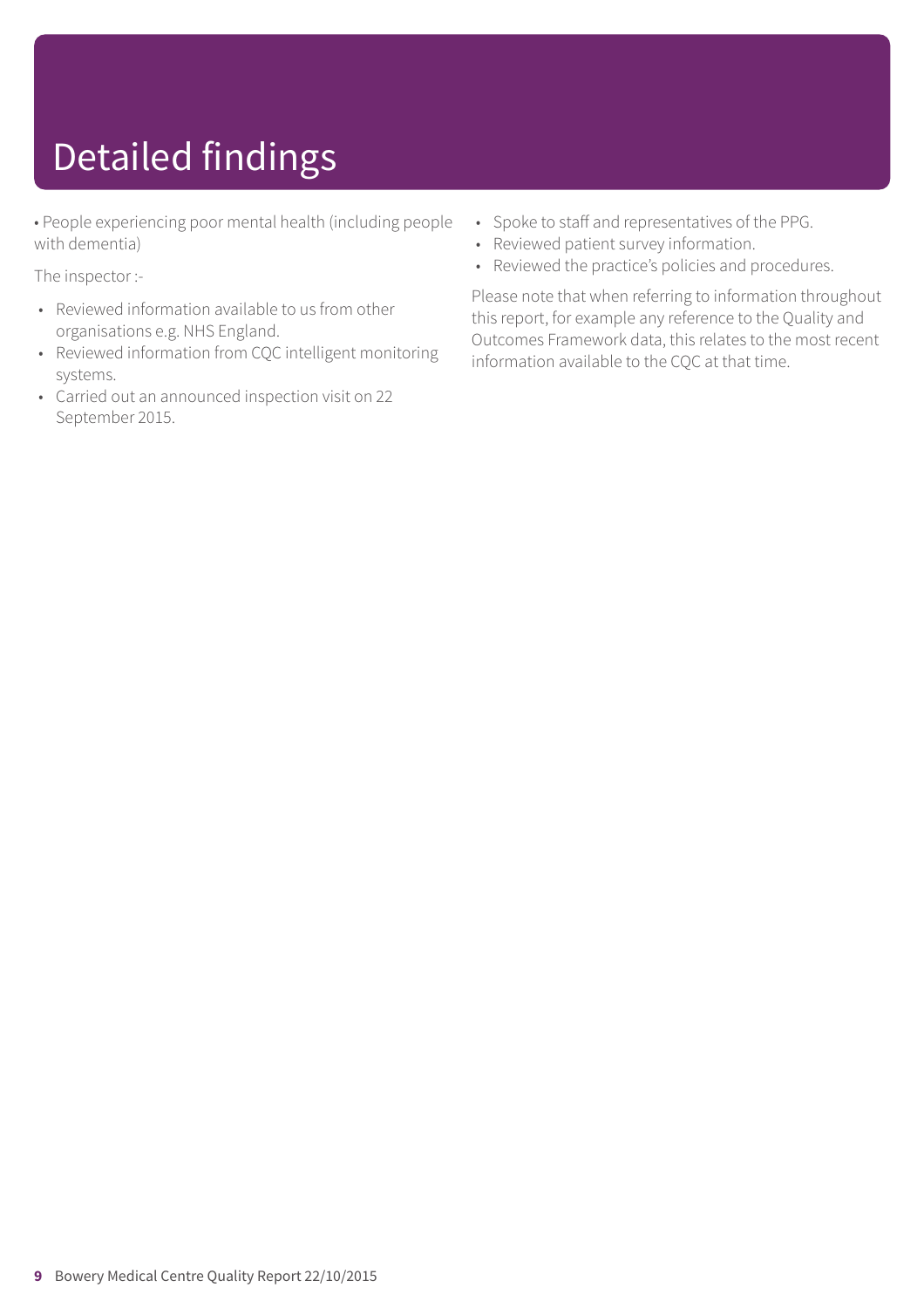## Are services safe?

### **Our findings**

#### **Safe track record and learning**

The practice was able to provide evidence of a good track record for monitoring safety issues. The practice took the opportunity to learn from internal and external incidents, to support improvement. All staff were involved in incident reporting and those we interviewed told us they could do this confidently and felt supported to do so without any fear of blame. There were recording systems in place which all staff used. The practice held meetings on an annual basis to discuss all significant events arising to determine any trends.

The practice acted on any national patient safety alerts or medication alerts.

#### **Overview of safety systems and processes**

The practice had clearly defined and embedded systems, processes and practices in place to keep people safe, which included:

- Arrangements in place to safeguard adults and children from abuse that reflected relevant legislation and local requirements and policies were accessible to all staff. The policies clearly outlined who to contact for further guidance if staff had concerns about a patient's welfare. There was a lead member of staff for safeguarding. The GPs provided reports where necessary for other agencies. Clinical staff demonstrated they understood their responsibilities and all had received training relevant to their role.
- A notice was displayed in the waiting room, advising patients that chaperones were available if required. All staff who acted as chaperones had received a Disclosure and Barring Service (DBS) check. These checks identify whether a person has a criminal record or is on an official list of people barred from working in roles where they may have contact with children or adults who may be vulnerable.
- Recruitment checks were carried out and the three files we reviewed showed that appropriate recruitment checks had been undertaken prior to employment. For example, proof of identification, references, qualifications, registration with the appropriate professional body and DBS checks.
- Procedures in place for monitoring and managing risks to patient and staff safety. There was a health and safety policy and poster displayed. The practice had up to date fire risk assessments and had recently carried out a fire drill. All electrical equipment was checked to ensure the equipment was safe to use and clinical equipment was checked to ensure it was working properly.
- Standards of cleanliness and hygiene were followed. All areas of the practice were clean and cleaning schedules and monitoring systems were in place. The practice nurse was the designated lead. There was an infection control protocol in place and staff had received up to date training. The practice carried out audits and monitored systems in place. The practice had carried out Legionella risk assessments and regular monitoring.
- The practice worked with pharmacy support from the local clinical commissioning group (CCG) and in addition SSP Health Ltd had their own pharmaceutical advisor who visited the practice. Regular medication audits were carried out with the support of the pharmacy teams to ensure the practice was safely prescribing in line with best practice guidelines. Arrangements for managing medicines, including emergency drugs and vaccinations in the practice kept patients safe (including obtaining, prescribing, recording, handling, storing and security). Prescription pads were securely stored and there were systems in place to monitor their use. There was a repeat prescription policy in place and uncollected prescriptions were routinely monitored.

#### **Arrangements to deal with emergencies and major incidents**

All staff received annual basic life support training and there were emergency medicines available in the treatment room. The practice had a defibrillator. There was also a first aid kit and accident book available.

The practice had a comprehensive business continuity plan in place for major incidents such as power failure or building damage. The plan included emergency contact numbers for staff.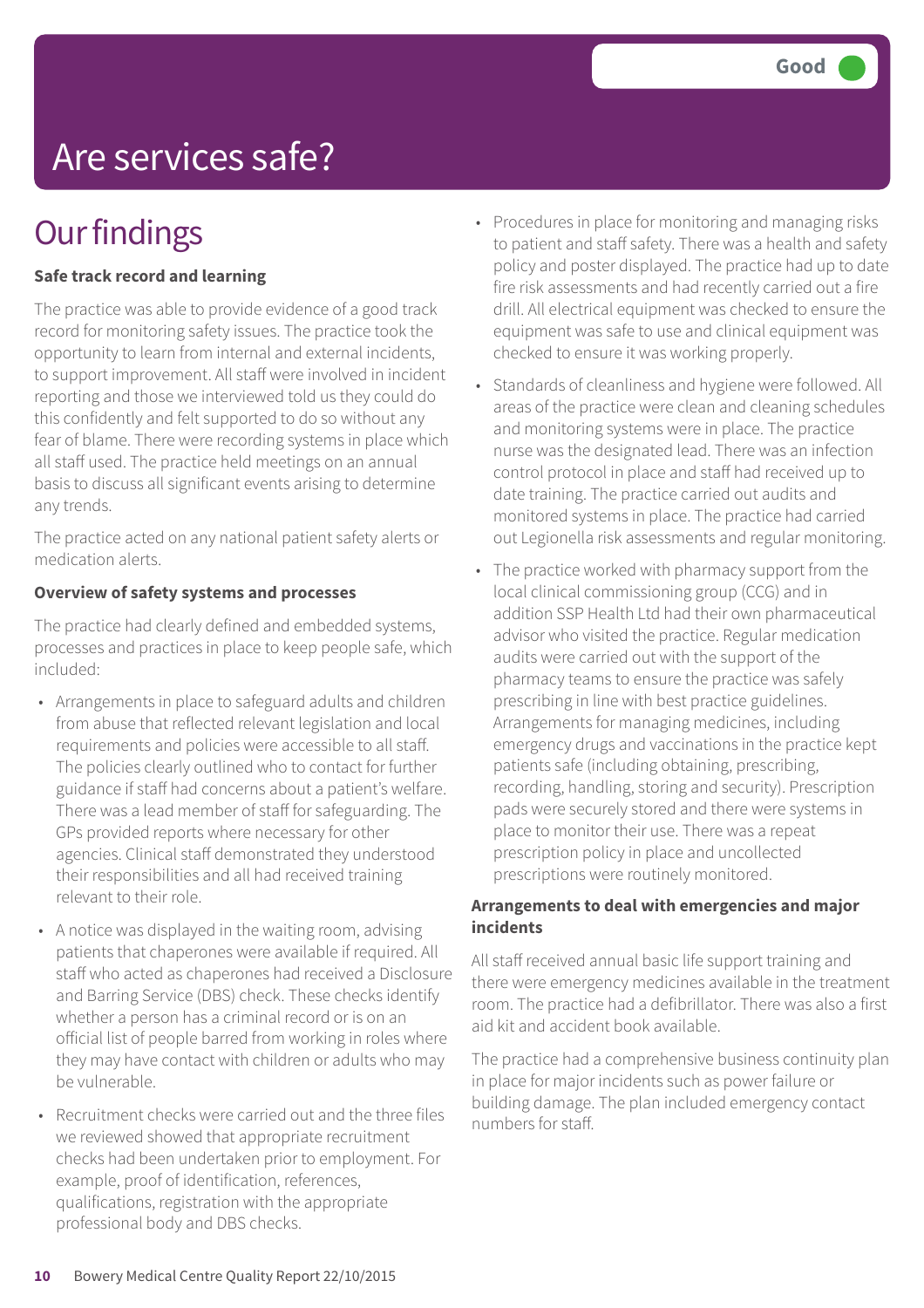### Are services effective?

(for example, treatment is effective)

### **Our findings**

#### **Effective needs assessment and consent**

The practice carried out assessments and treatment in line with the National Institute of Health and Care Excellence (NICE) best practice guidelines and had systems in place to ensure all clinical staff were kept up to date.

The practice held monthly palliative care meetings in conjunction with community matrons and district nurses to discuss the needs of these patients.

The practice also participated in the unplanned admissions scheme to reduce the likelihood of patients attending hospital. All eligible patients were monitored and had care plans in place.

NHS Health checks were available for all patients between 40-74 years of age.

Patients' consent to care and treatment was sought in line with legislation and guidance. Staff understood the relevant consent and decision-making requirements of legislation and guidance, including the Mental Capacity Act 2005. When providing care and treatment for children and young people, assessments of capacity to consent were also carried out in line with relevant guidance. Mental Capacity Act training was available to all staff and SSP Health Ltd had also disseminated information regarding Deprivation of Liberty Safeguards to all its practices. Staff had also received additional training about Dementia awareness.

#### **Protecting and improving patient health**

The practice worked effectively with other local support groups in the community to help protect and improve patients' health. Patients who may be in need of extra support were identified by the practice. This included patients who required advice on their diet, smoking and alcohol cessation. Patients were then signposted to the relevant service. There was an in house weight management service, a 24 hour blood pressure monitoring service and a monitoring service for patients on anticoagulant medications therefore reducing the need for patients to attend other clinics or hospital.

The practice was the first in St Helens to implement telemedicine in 2009, which assisted the practice to monitor heart problems and this had reduced the referrals to other services. The practice had continued self-funded telemedicine ECGs for over six years and this service was now being adopted by the local CCG.

Appointments were available outside of school hours for immunisations and the practice liaised with health visitors and recorded all new children to the practice. Childhood immunisation rates (2014-2015) for the vaccinations given to two year olds and under ranged from 76.7% to 98.3% and were higher than CCG averages of 70.4% to 96.7%. Vaccination rates for five year olds were 94.9% to 98.3% and were higher than local CCG averages of 91.1% to 98.2%.

During the flu season, the practice opened on a Saturday to accommodate patients who could not attend during the week due to work commitments. The percentage of patients aged 65 and older who had received a seasonal flu vaccination was 77.52% compared to a national average of 73.24%.

The practice recorded all new cancer diagnoses and made this information available to all the staff team so that members of staff were aware of any patient need. In addition, there was a member of staff who was the Cancer Champion. They contacted the patient after diagnosis and during treatment to ensure that they received timely appointments and additional support where necessary. Screening rates were high compared with local and national averages, for example, the percentage of women aged 25-64 whose notes record that a cervical screening test has been performed in the preceding 5 years was 86% compared to a national average of 81%. Screening rates for bowel and breast cancer were also higher than local and national averages.

#### **Coordinating patient care**

Staff had all the information they needed to deliver effective care and treatment to patients who used services. All the information needed to plan and deliver care and treatment was available to relevant staff in a timely and accessible way through the practice's patient record system and their intranet system. This included care and risk assessments, care plans, medical records and test results.

There was an information governance policy in place to ensure patient's details were kept safe and staff received training in handling confidential data and used smart cards to access computer systems. There was a confidentiality policy available.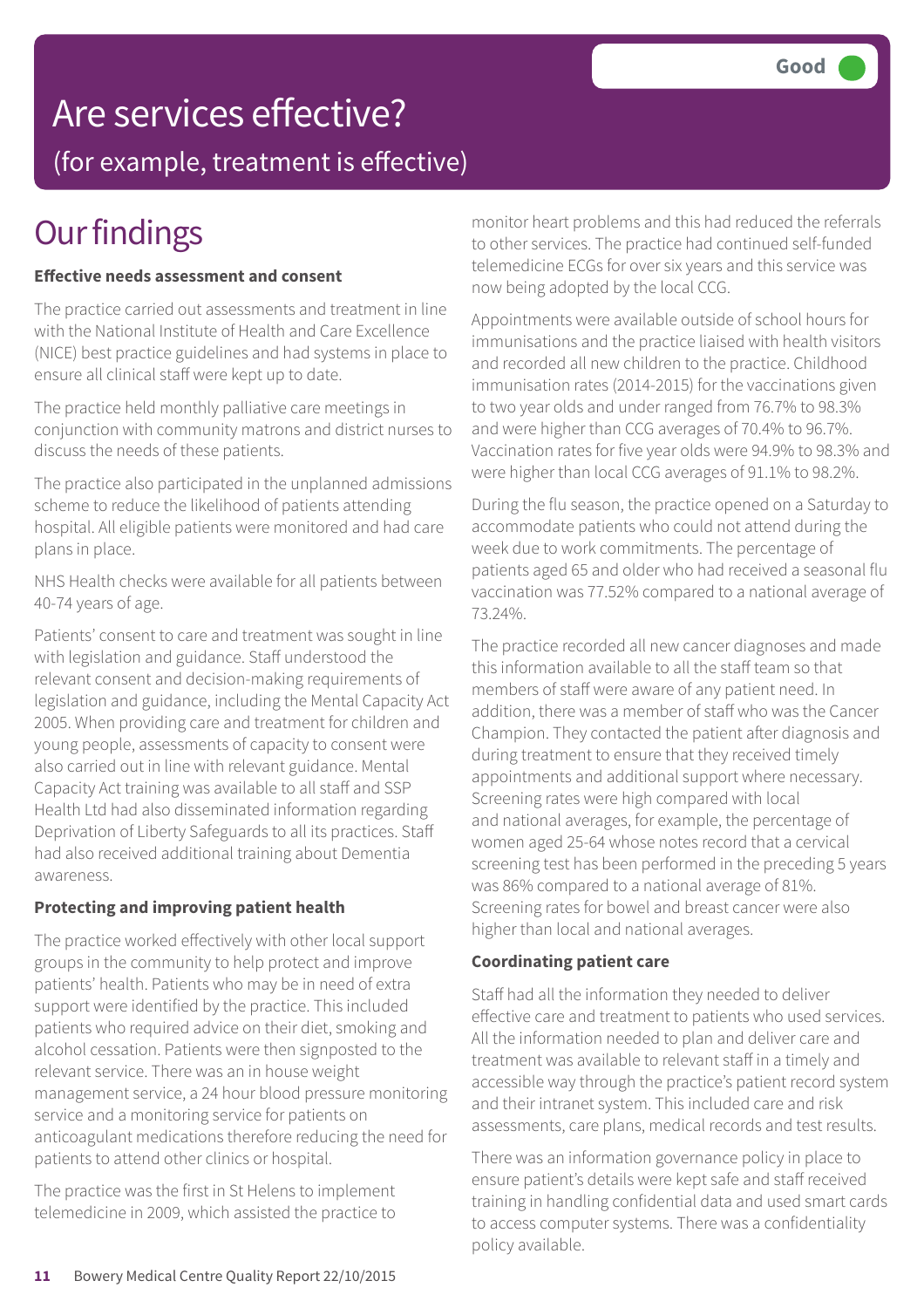### Are services effective? (for example, treatment is effective)

Incoming mail such as hospital letters and test results were scanned onto patient notes by reception staff and then read by a clinician. Arrangements were in place to share information for patients who needed support from out of hours.

The practice worked with a variety of other health care professionals including health visitors, midwives, district nurses and Macmillan nurses.

#### **Management, monitoring and improving outcomes for people**

The practice participated in the Quality and Outcomes Framework system (QOF). This is a system intended to improve the quality of general practice and reward good practice. The practice used the information collected for the QOF and performance against national screening programmes to monitor outcomes for patients. Patients who had long term conditions were continuously followed up by use of a monthly diary throughout the year to ensure they all attended health reviews. 2013-2014 results were 100% of the total number of points available. This practice was not an outlier for any QOF (or other national) clinical targets. Data from 2013-2014 showed:

- Performance for diabetes assessment and care was higher compared to the national averages for some aspects of care.
- The percentage of patients with hypertension having regular blood pressure tests was higher compared to the national average.
- Performance for mental health assessment and care was higher compared to the national averages.

The practice could evidence quality improvement with a variety of audits including clinical, medication, referral, consultation, data quality and access audits and all

relevant staff were involved. Results of audits were discussed at clinical meetings to promote shared learning. For example, there had been an audit regarding the 24 hour blood pressure monitoring system that demonstrated that this had helped avoid any unnecessary changes in medication.

### **Effective staffing**

Staff had the skills, knowledge and experience to deliver effective care and treatment. Evidence reviewed showed that:

- There were enough staff to provide services and this was monitored. There were plans in place to recruit a new nurse practitioner. The practice did use locums but these were normally regular locums used by SSP Health Ltd who received induction information packs and continuous support and they were encouraged to attend staff meetings. Consultation audits and referral audits were undertaken for GP locums to ensure correct standards in working practices were being followed. There was an escalation policy in place if there were any concerns regarding locum GP performance.
- Staff received training that included: safeguarding, fire procedures, and basic life support and information governance awareness. Staff had access to and made use of e-learning training modules and in- house training. GPs and the practice nurse attended other meetings and learning events with other practices in the area organised by the CCG and SSP Health Ltd.

All GPs were up to date with their continuing professional development. There were annual appraisal systems in place for all other members of staff. Training needs were identified through appraisals and quality monitoring systems.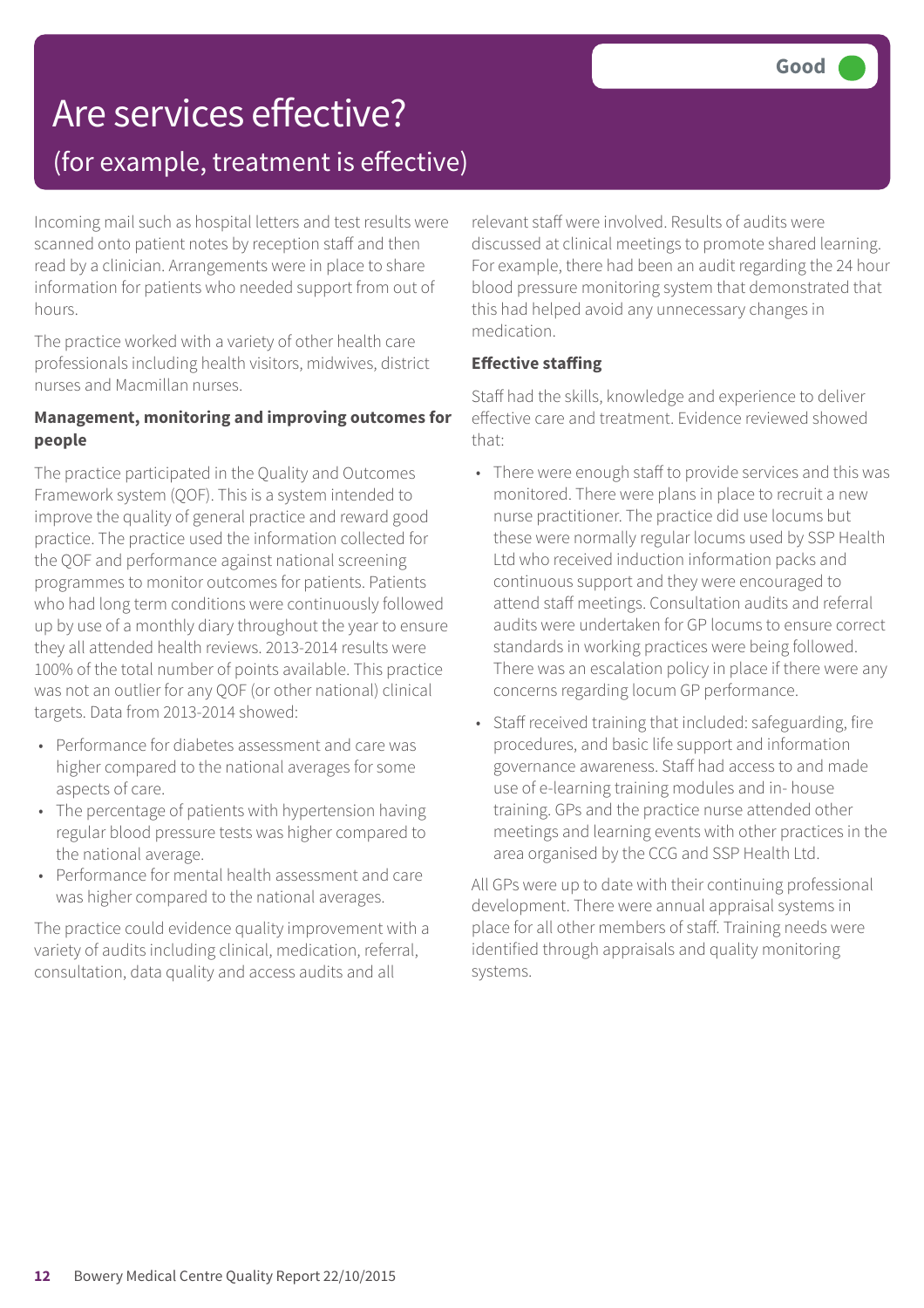## Are services caring?

### **Our findings**

#### **Respect, dignity, compassion and empathy**

We observed throughout the inspection that members of staff were courteous and very helpful to patients both attending at the reception desk and on the telephone. Curtains were provided in consulting rooms so that patients' privacy and dignity was maintained during examinations, investigations and treatments. We noted that consultation and treatment room doors were closed during consultations and that conversations taking place in these rooms could not be overheard.

CQC comment cards we received were positive about the service experienced. Patients said they felt the practice offered an excellent service and clinicians were helpful, caring and treated them with dignity and respect. Comment cards highlighted that staff responded compassionately when they needed help and provided support when required. However, two cards we received indicated that patients felt rushed at appointments and we also found a similar comment received from the NHS Friends and Family survey data.

Data from the National GP Patient Survey July 2015 showed from 122 responses that performance was lower for GPs compared with local and national averages for example,

- 76% said the GP was good at listening to them compared to the CCG average of 90% and national average of 89%.
- 73% said the GP gave them enough time compared to the CCG average of 89% and national average of 87%.
- 89% said they had confidence and trust in the last GP they saw compared to the CCG average of 96% and national average of 95%.

Reception staff knew that when patients wanted to discuss sensitive issues or appeared distressed they could offer them a private room to discuss their needs. Notices in the patient waiting room told patients how to access a number of support groups and organisations.

Carers were asked to sign up to a register so that their needs could be met. Written information was available for carers to ensure they understood the various avenues of support available to them.

Staff told us that if families had suffered bereavement, there was a formal process in place so that all staff were informed. Bereavement cards were sent and their usual GP contacted them and would discuss any of their needs .

The practice reviewed each death to ensure patients had received dignified care in their preferred place of death to identify any lessons that could be learnt.

#### **Care planning and involvement in decisions about care and treatment**

Health issues were discussed with patients and patient feedback on the comment cards we received was mainly positive.

Data from the National GP Patient Survey July 2015 information we reviewed showed patients responded positively to questions about their involvement in planning and making decisions about their care and treatment but results were lower for GPs and higher for nurses compared with local and national averages. For example:

- 69% said the last GP they saw was good at explaining tests and treatments compared to the CCG average of 88 % and national average of 86%.
- 92% said the last nurse they saw was good at explaining tests and treatments compared to the CCG average of 91% and national average of 90%.
- 91% said the last nurse they saw was good at involving them in decisions about their care compared to the CCG average of 87% and national average of 85%.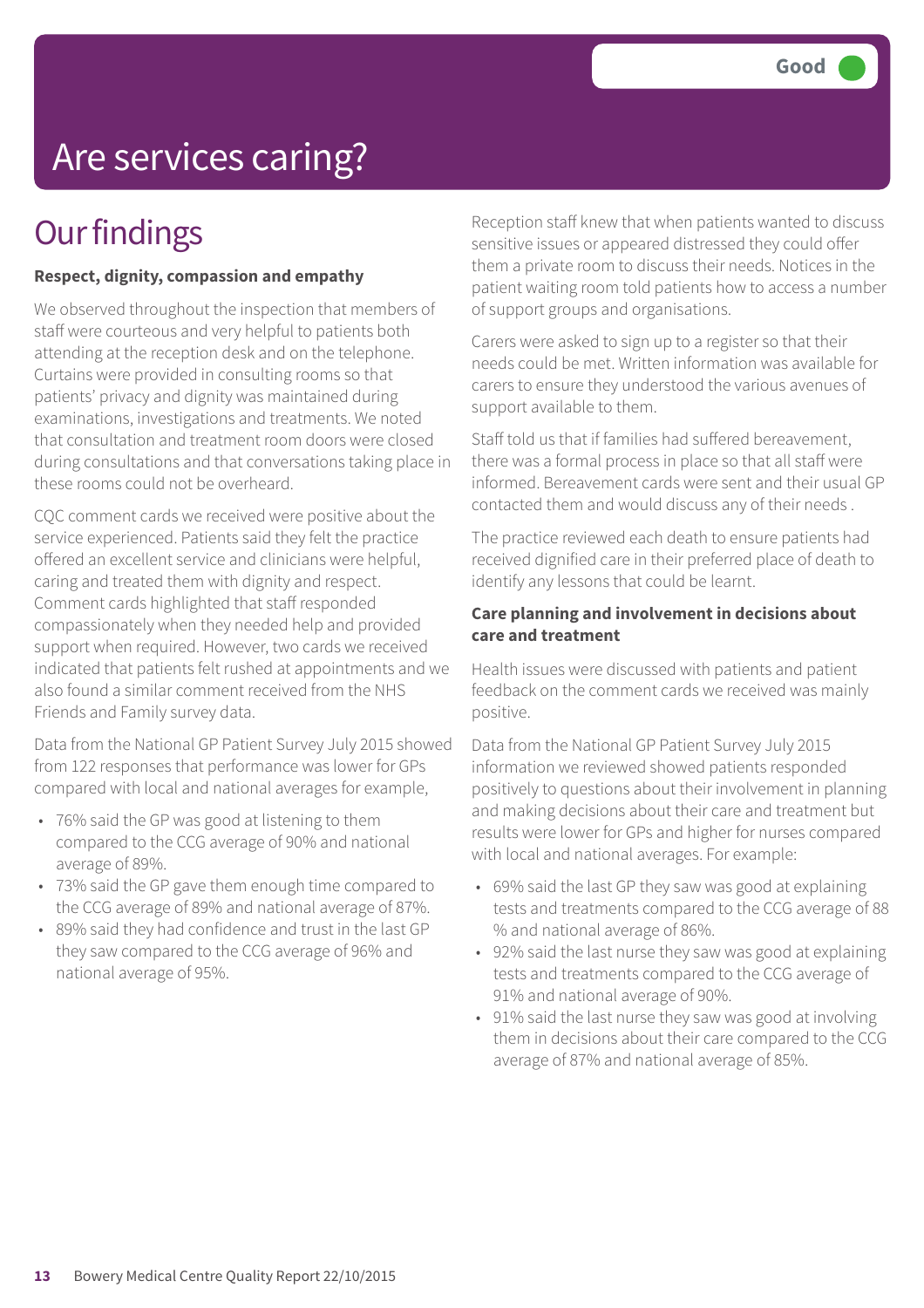# Are services responsive to people's needs?

(for example, to feedback?)

## **Our findings**

### **Responding to and meeting people's needs**

There was a patient participation group (PPG) which met on a regular basis, carried out patient surveys and submitted proposals for improvements to the practice management team. As a result of PPG feedback the practice had provided more information in the waiting room about the need to cancel appointments rather than just not attend as this was a waste of resources. A text cancellation service was available.

Services were planned and delivered to take into account the needs of different patient groups. For example;

- There were longer appointments available for people with a learning disability.
- Urgent access appointments were available for children.
- There were disabled facilities and translation services available.

The practice tried to encourage patients to synchronise their repeat prescriptions so that the renewal of their medicines happened at the same time to reduce the number of times patients had to order and collect medication.

#### **Access to the service**

The practice was open from 8am to 6.30pm. Appointments could be made in person, by telephone or online. Pre-bookable appointments could be booked up to four weeks in advance for both GPs and nurses. Same day urgent and non- urgent appointments were also available but not necessarily with a GP of choice due to availability. Signs at reception were out of date regarding which GPs were available and needed to be updated.

The practice constantly monitored the numbers of appointments available to meet the demand of the patients. For example, the practice increased the numbers of appointments in the winter months to attempt to reduce pressure on hospital services.

The practice had originally implemented an acute visiting service for rapid home visits when the GP could not attend if busy in the surgery. This service had then been developed by the local CCG and other CCGs nationally and had won awards from the Royal College of GPs in Merseyside.

The waiting area was separated by doors to a corridor leading to several consultation rooms. We observed several patients in the morning of our inspection wandering down the corridor, not knowing which room they were supposed to go to as the tannoy system in the waiting room was inaudible and the rooms not signposted. The practice manager assured us this would be addressed.

### **Listening and learning from concerns and complaints**

The practice has a system in place for handling complaints and concerns. Its complaints policy was in line with recognised guidance and contractual obligations for GPs in England and there was a designated responsible person who handled all complaints in the practice. Information about how to make a complaint was available in the waiting room and in a practice leaflet. The complaints policy clearly outlined a time framework for when the complaint would be acknowledged and responded to. In addition, the complaints policy outlined who the patient should contact if they were unhappy with the outcome of their complaint.

We looked at a review of an annual summary of formal and verbal complaints received by the practice from April 2014 to March 2015. Complaints were broken down into twelve different categories such as whether the complaint was a clinical issue or about staff attitude in order to identify any trends. The review outlined whether patients' complaints had been dealt with in an appropriate timescale and highlighted whether the patient was happy with the outcome of the complaints process and there was a good audit trail of information. Complaints were discussed at staff meetings so that any learning points could be cascaded to the team. There had been two formal complaints one of which was still being investigated.